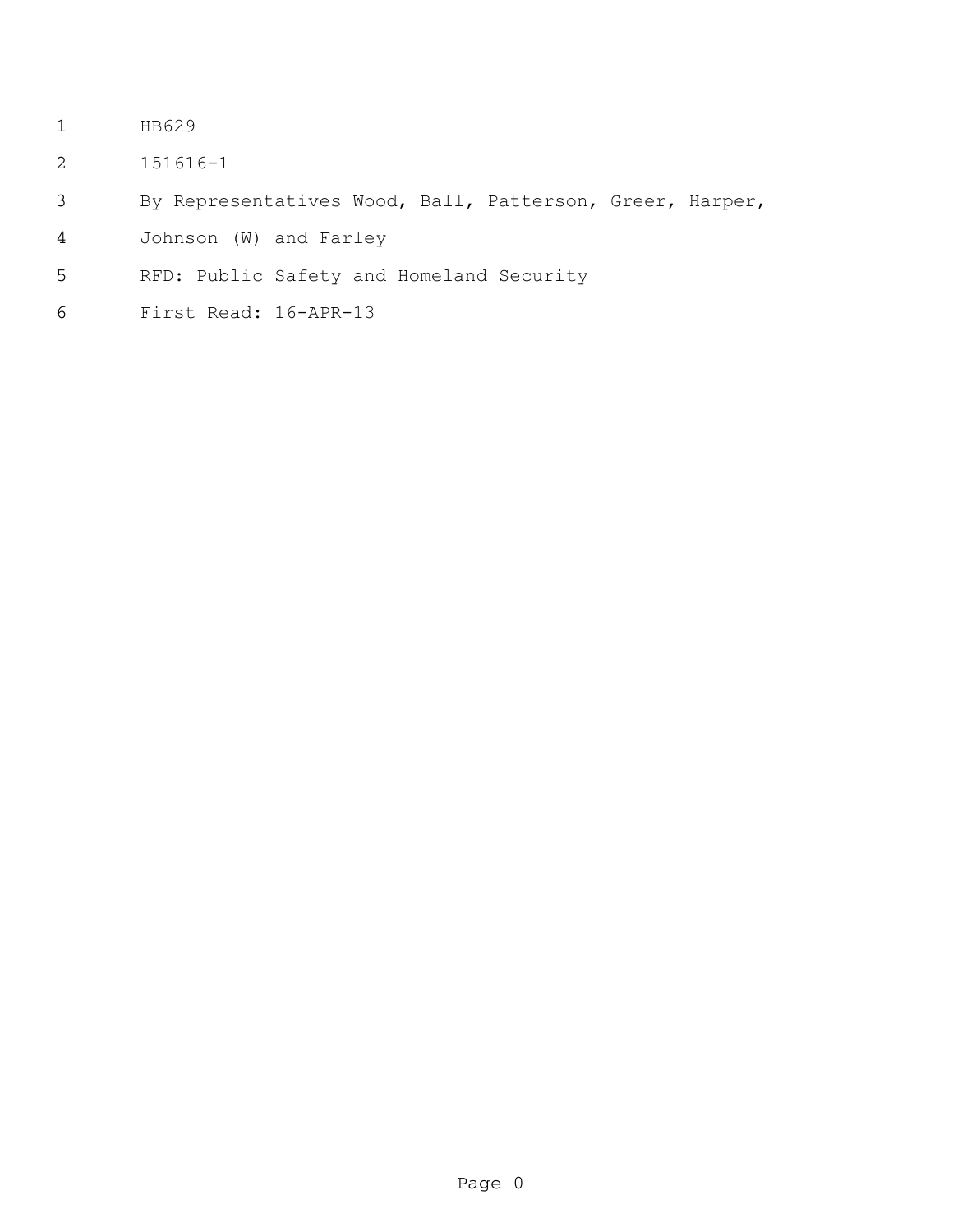151616-1:n:04/11/2013:JMH/tj LRS2013-1783 SYNOPSIS: This bill would provide for the issuance of a distinctive law enforcement memorial license plate honoring law enforcement officers killed in 11 the line of duty. This bill would provide for the 12 design of the distinctive tags. This bill would provide that any motor vehicle owner who is a resident of the state could receive the distinctive motor vehicle tag upon payment of an additional fee of \$25. This bill would provide for distribution of the additional 18 tag fee to the State Law Enforcement Memorial and 19 the National Police Memorial. A BILL 22 TO BE ENTITLED 23 AN ACT To provide for the issuance of a distinctive law enforcement memorial license plate; to provide for an additional fee for the license plate; to provide for the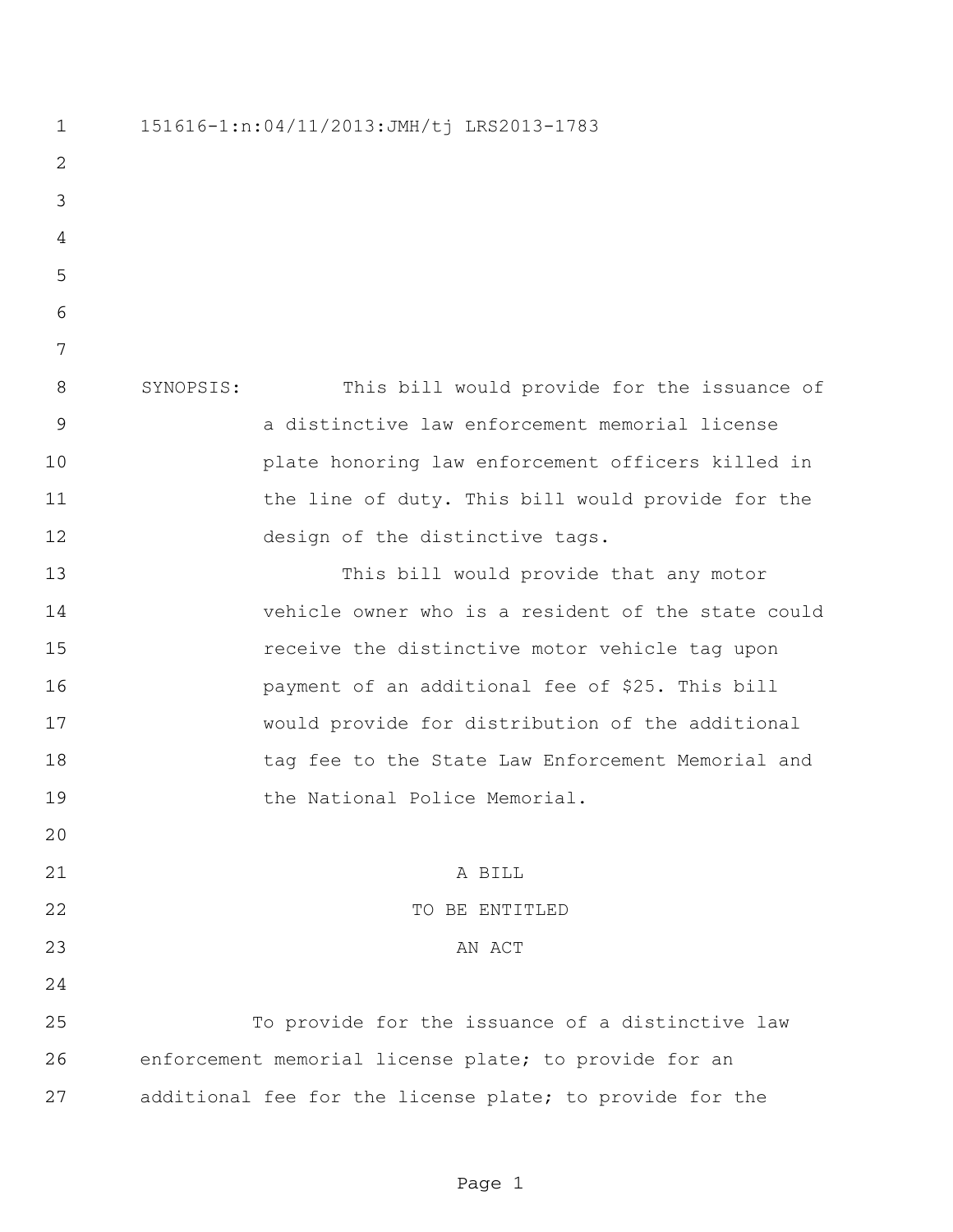design of the tag; and to provide for the distribution of the proceeds of the additional fee.

BE IT ENACTED BY THE LEGISLATURE OF ALABAMA:

 Section 1. (a) Notwithstanding Sections 32-6-64, 32-6-67, and 32-6-68, upon application to the judge of probate or license commissioner, compliance with motor vehicle registration and licensing laws, payment of regular fees required by law for license plates for private passenger or pleasure motor vehicles, and payment of an additional annual fee of twenty-five dollars (\$25), owners of motor vehicles who are residents of Alabama shall be issued distinctive law enforcement memorial license plates.

 (b) These plates shall be valid for five years, and may then be replaced with either conventional, personalized, or new law enforcement memorial license plates.

 (c) Payment of required license fees and taxes for the years during which a new plate is not issued shall be evidenced as provided in Section 32-6-63.

 (d) Officials from the State Law Enforcement Memorial in Anniston, Alabama, shall design, or have designed, the plate honoring law enforcement officers killed in the line of duty which design shall be approved by the Department of Revenue. Section 32-6-54 shall not apply to the plates designed pursuant to this section.

 (e) The plates shall be issued, printed, and processed like other distinctive and personalized plates provided for in this chapter.